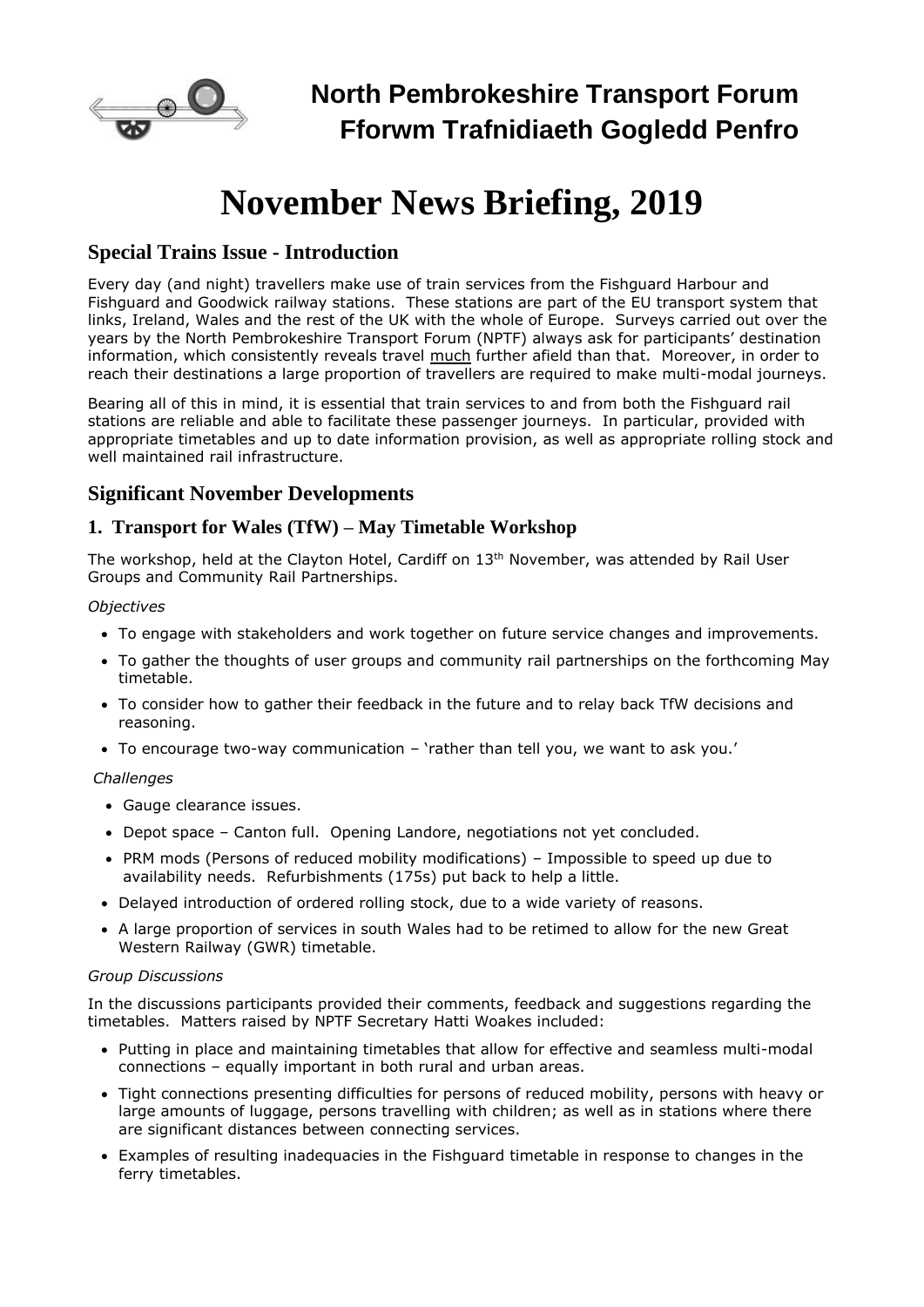## **2. Network Rail – Essential Vegetation Work between Clarbeston Road & Fishguard**

*Introduction*. On 17th October an oak tree fell onto the Clarbeston Road rail track and was subsequently struck by a train. Although considerable damage was done to the train, fortunately none of the passengers or train crew were injured.

*Network Rail's Report on Clearing the Vegetation – Key Points*

- 1. Initial activities/decisions:
	- Decision taken to close the line to remove potential risk of re-occurrence.
	- An emergency possession (PICOP) was granted.
	- Swansea off track supplied a PICOP.
	- An emergency plan was implemented for an Engineering Supervisor (E.S) & vegetation teams to start works 19.10.19.
	- RRV (road-rail vehicle) machines with vegetation attachments were procured.
	- RAM team and off Swansea had a joint site visit to access the area of concern to agree the extent of the works.
- 2. Dealing with Third Party Trees
	- Land searches made via land registry.
	- Land owners contacted.
	- Access and removal of trees agreed.
	- Trees assessed and TEF/3245 forms completed.
- 3. On Site
	- PICOP (Person in charge of a possession): 336 man hours.
	- POS (On-track plant operations scheme to support safe planning, control and use of on-track plant): 336 man hours.
	- Machine Controllers: 624 man hours.
	- RRV (Road/Rail Vehicle): 624 man hours including log grabs, flail, tree shear, trailer units.
	- 2 x welfare units.
	- Vegetation Gangs: 3336 man hours including tree climbers and roped access teams.
	- Tracked chippers: x 4 for the duration of the works.

On 15<sup>th</sup> November, after the work had been completed, copies of the full report were provided to representatives from Transport for Wales, Network Rail, Amey and the North Pembrokeshire Transport Forum during a special train journey down the line to see the completed work.

## **3. TfW Stakeholder Manager's Fishguard Visit**

TfW has now appointed Regional Stakeholder Managers 'to lead and manage local relationships, aiming to find ways to maximise the impact of our work and better understand local people's needs to bring rail closer to communities'.

After the Cardiff Timetable Consultation, Katie Powis, our region's Stakeholder Manager, contacted the NPTF Secretary about meeting to discuss matters of interest and/or concern about rail services in our area. Subsequently, during a mid-day visit on 27<sup>th</sup> November, she held very detailed meetings with both Tanya McVeigh (proprietor of the Old Station Café) at the Fishguard and Goodwick station and Carl Milne (Stena Line's Travel & Freight Operations Manager) at Fishguard Harbour. She also had the opportunity to talk to waiting ferry passengers, as well as train staff on the mid-day boat train.

The Forum's work is supported by:

Individual Members (£5 p.a.), Family Members (£8 p.a.) & Corporate Members (£12 p.a.)

(Corporate members include town and community councils, transport operators, and groups, organisations and associations with a transport interest)

For further information, contact the Secretary, 2 Hill Terrace, Fishguard SA65 9LU Tel: (01348) 874217. Email: hattiwoakes@gmail.com